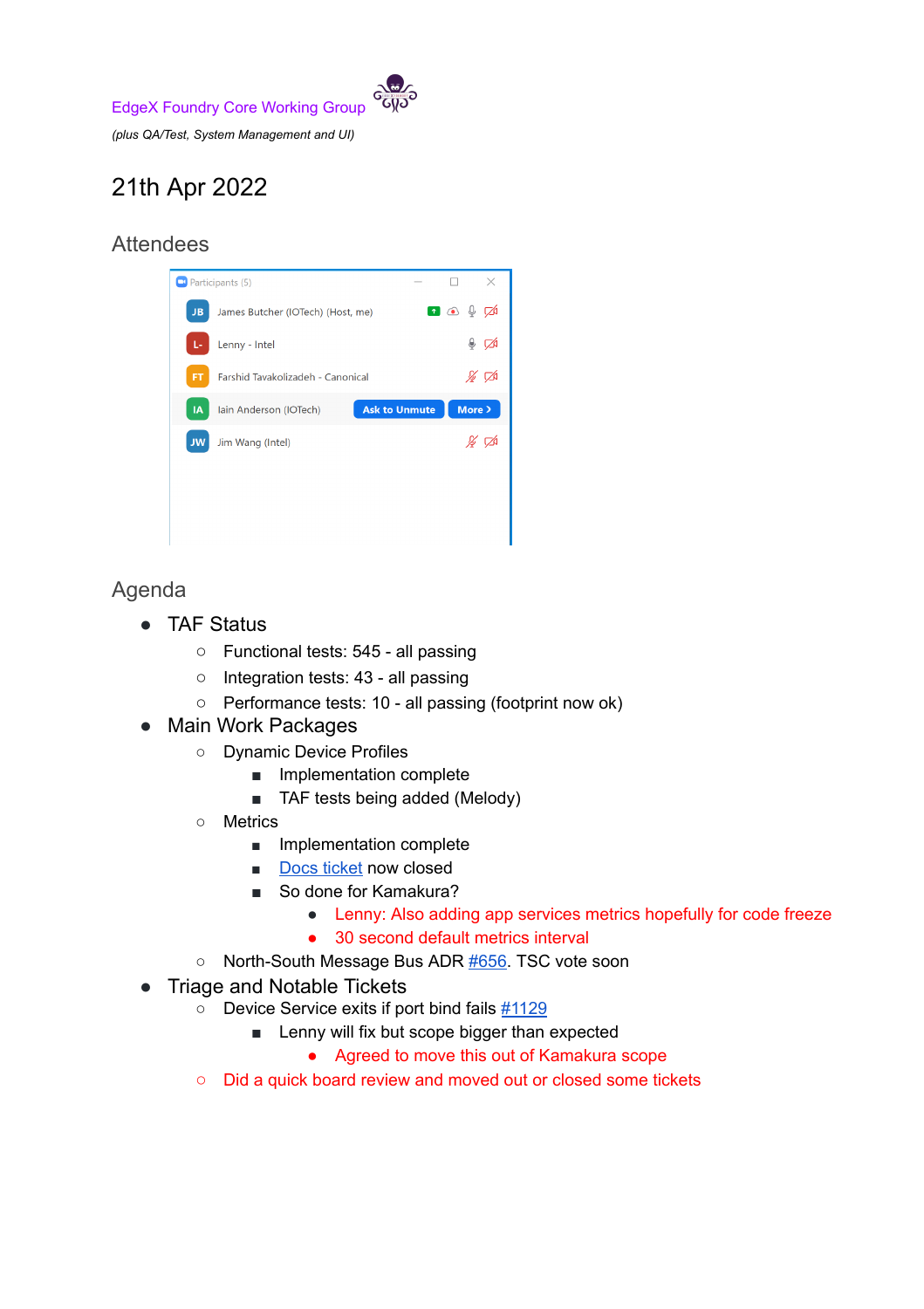

## Ticket Status

- Core WG [Project](https://github.com/orgs/edgexfoundry/projects/25) Board
	- go-mod-bootstrap
		- In Progress issues
			- [#318](https://github.com/edgexfoundry/go-mod-bootstrap/issues/318) Device Service Exits With Success If Port Bind Fails
	- go-mod-core-contracts
		- In Progress issues
			- $\bullet$  [#713](https://github.com/edgexfoundry/go-mod-core-contracts/issues/713) Command Client missing capability to passes additional query parameters for Get command
		- Fixed issues
			- $\bullet$  [#723](https://github.com/edgexfoundry/go-mod-core-contracts/issues/723) Add new device profile API clients
			- $\bullet$  [#725](https://github.com/edgexfoundry/go-mod-core-contracts/issues/725) Reading value field should allow empty string
	- go-mod-messaging
		- Fixed issues
			- $\bullet$  [#133](https://github.com/edgexfoundry/go-mod-messaging/issues/133) BUG: Redis implementation has concurrency issue is subscribed to to same topic multiple times
			- $\bullet$  [#130](https://github.com/edgexfoundry/go-mod-messaging/issues/130) Concurrency bug in redis client subscriber
	- edgex-go
		- New issues
			- [#3975](https://github.com/edgexfoundry/edgex-go/issues/3975) PATCH deviceprofile basicinfo API response non-user-friendly error message
			- [#3980](https://github.com/edgexfoundry/edgex-go/issues/3980) Fix core-data MaxEventSize value unit
		- Fixed issues
			- [#3901](https://github.com/edgexfoundry/edgex-go/issues/3901) Create new Core Data metric for Events & Readings persisted
			- $\bullet$  [#3968](https://github.com/edgexfoundry/edgex-go/issues/3968) Make support services build to include spiffe by default in Makefile
			- $\bullet$  [#3925](https://github.com/edgexfoundry/edgex-go/issues/3925) Implement new Device Profile API
			- [#3933](https://github.com/edgexfoundry/edgex-go/issues/3933) Implement ProfileChange configuration for core metadata
			- [#3970](https://github.com/edgexfoundry/edgex-go/issues/3970) Move DeleteDeviceResourceByName and DeleteDeviceCommandByName to correct files
			- [#3972](https://github.com/edgexfoundry/edgex-go/issues/3972) Update metadata Swagger file PATCH deviceprofile/basicinfo and /deviceprofile/resource responses
			- [#3641](https://github.com/edgexfoundry/edgex-go/issues/3641) Update lastConnected should not trigger the Device Service callback
	- edgex-compose
		- New issues
			- $\bullet$  [#231](https://github.com/edgexfoundry/edgex-compose/issues/231) Inconsistent service naming for app-services in docker-compose
	- edgex-docs
		- New issues